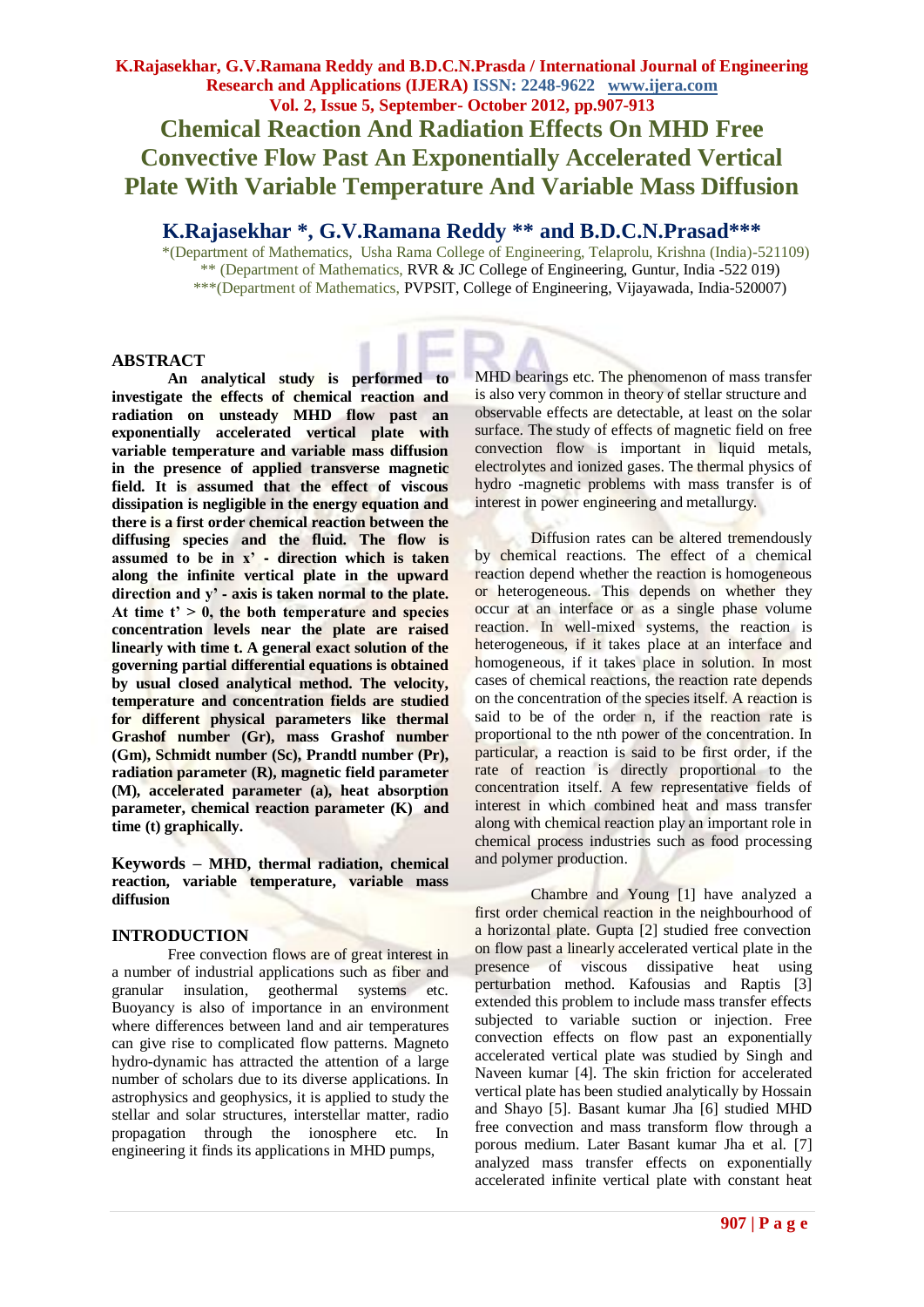# **K.Rajasekhar, G.V.Ramana Reddy and B.D.C.N.Prasda / International Journal of Engineering Research and Applications (IJERA) ISSN: 2248-9622 www.ijera.com**

flux and uniform mass diffusion. Das et al. [8] have studied the effect of homogeneous first order chemical reaction on the flow past an impulsively started infinite vertical plate with uniform heat flux and mass transfer. Again, mass transfer effects on moving isothermal vertical plate in the presence of chemical reaction studied by Das et al. [9]. The dimensionless governing equations were solved by the usual Laplace Transform technique. Muthucumaraswamy and Senthil Kumar [10] studied heat and mass transfer effects on moving vertical plate in the presence of thermal radiation. Recently Muthucumaraswamy et al. [11] studied mass transfer effects on exponentially accelerated isothermal vertical plate.

The object of the present paper is to study the effects chemical reaction and a uniform transverse magnetic field (fixed relative to the plate) on the free convection and mass transform flow past an exponentially accelerated vertical plate with variable temperature and mass diffusion. The dimensionless governing equations are solved using the closed analytical method.

#### **2. Formulation of the Problem**

We consider the unsteady hydro magnetic radiative flow of viscous incompressible fluid past an exponentially accelerated infinite vertical plate with variable temperature and also with variable mass diffusion and heat source parameter in the presence of chemical reaction of first order and applied transverse magnetic field. Initially, the plate and the fluid are at the same temperature  $T'_{\infty}$  in the stationary condition with concentration level  $C'_{\infty}$  at all the points. At  $time t' > 0$ , the plate is exponentially accelerated with a velocity  $u = u_0 \exp(a't')$  in its own plane and at the same time the temperature of the fluid near the plate is raised linearly with time *t* and species concentration level near the plate is also increased linearly with time. All the physical properties of the fluid are considered to be constant except the influence of the body-force term. A transverse magnetic field of uniform strength  $B_0$  is assumed to be applied normal to the plate. Then under usual Boussinesq's approximation, the unsteady flow is

governed by the following set of equations.  
\n
$$
\frac{\partial u'}{\partial t'} = g\beta (T'-T'_\infty) + g\beta^* (C'-C'_\infty) + v\frac{\partial^2 u'}{\partial y'^2} - \frac{\sigma B_0^2}{\rho} u' \qquad \qquad d
$$

(1)

(1)  
\n
$$
\rho C_p \frac{\partial T'}{\partial t'} = k \frac{\partial^2 T'}{\partial y'^2} - \frac{\partial q_r}{\partial y'} - Q_0 (T' - T'_\infty)
$$
\n(2)

$$
\frac{\partial C'}{\partial t'} = D \frac{\partial^2 C'}{\partial y'^2} - K'_r (C' - C'_\infty)
$$
\n(3)

with the following initial and boundary conditions:

**Vol. 2, Issue 5, September- October 2012, pp.907-913**  
iffusion. Das et al. [8] have 
$$
t \le 0: u' = 0, T = T'_\infty, C' = C'_\infty
$$
 for all y'  
homogeneous first order  
of flow past an impulsively  
plate with uniform heat flux  
in, mass transfer effects on  
cal plate in the presence of  
ed by Das et al. [9]. The  
(4)

where 
$$
A = \frac{u_0^2}{V}
$$
,  $u'$  - velocity of the fluid in

the  $x$  – direction,  $y'$  - the dimensional distance along the co-ordinate axis normal to the plate,  $g$  – the gravitational acceleration,  $\rho$  - the fluid density,  $\beta$  and  $\beta^*$  are the thermal and concentration expansion coefficients respectively,  $B_0$  - the magnetic induction,  $T'$  - temperature of the fluid in the  $x$  – direction,  $C'$  – the corresponding concentration,  $C'$  -concentration of the fluid far away from the plate,  $\sigma$  is the electric conductivity,  $C_p$  - the specific heat at constant pressure, D -the diffusion coefficient,  $q_r$ - the heat flux,  $Q_0$  -the dimensional heat absorption coefficient, and  $K_r'$  is the chemical reaction parameter.

The local radiant for the case of an optically thin gray gas is expressed by

$$
\frac{\partial q_r}{\partial y'} = -4a^* \sigma \left( T'^4_\infty - T'^4 \right) \tag{5}
$$

It is assumed that the temperature differences within the flow are sufficiently small and that  $T'^4$  may be expressed as a linear function of the temperature. This is obtained by expanding  $T'^4$  in a Taylor series about  $T'_{\infty}$  and neglecting the higher order terms, thus we get  $T'^4 \cong 4T'^{3}_{\infty}T' - 3T'^{3}_{\infty}$  (6)

From equations (5) and (6), equation (2) reduces to  
\n
$$
\rho C_p \frac{\partial T'}{\partial y'} = \kappa \frac{\partial^2 T'}{\partial y'^2} + 16a^* \sigma T_w'^3 (T_w' - T')
$$
\n(7)

On introducing the following non-dimensional quantities

quantities  
\n
$$
u = \frac{u'}{u_0}, t = \frac{t'u_0^2}{v}, y = \frac{y'u_0}{v}, \theta = \frac{T'-T'_\infty}{T'_w-T'_\infty}, \phi = \frac{C'-C'_\infty}{C'_w-C'_\infty},
$$
\n
$$
a = \frac{a'v}{u_0^2}, Gr = \frac{g\beta v(T'_w-T'_\infty)}{u_0^3}, Gm = \frac{g\beta^* v(C'_w-C'_\infty)}{u_0^3},
$$
\n
$$
Pr = \frac{\mu C_p}{k}, Sc = \frac{v}{D}, M = \frac{\sigma B_0^2 v}{\rho u_0^2}, R = \frac{16a^*v^2 \sigma T'_\infty}{\kappa u_0^2},
$$
\n
$$
K_r = \frac{K'_r v}{u_0^2}, Q = \frac{vQ_0}{\rho C_p u_0^2},
$$
\n(8)

we get the following governing equations which are dimensionless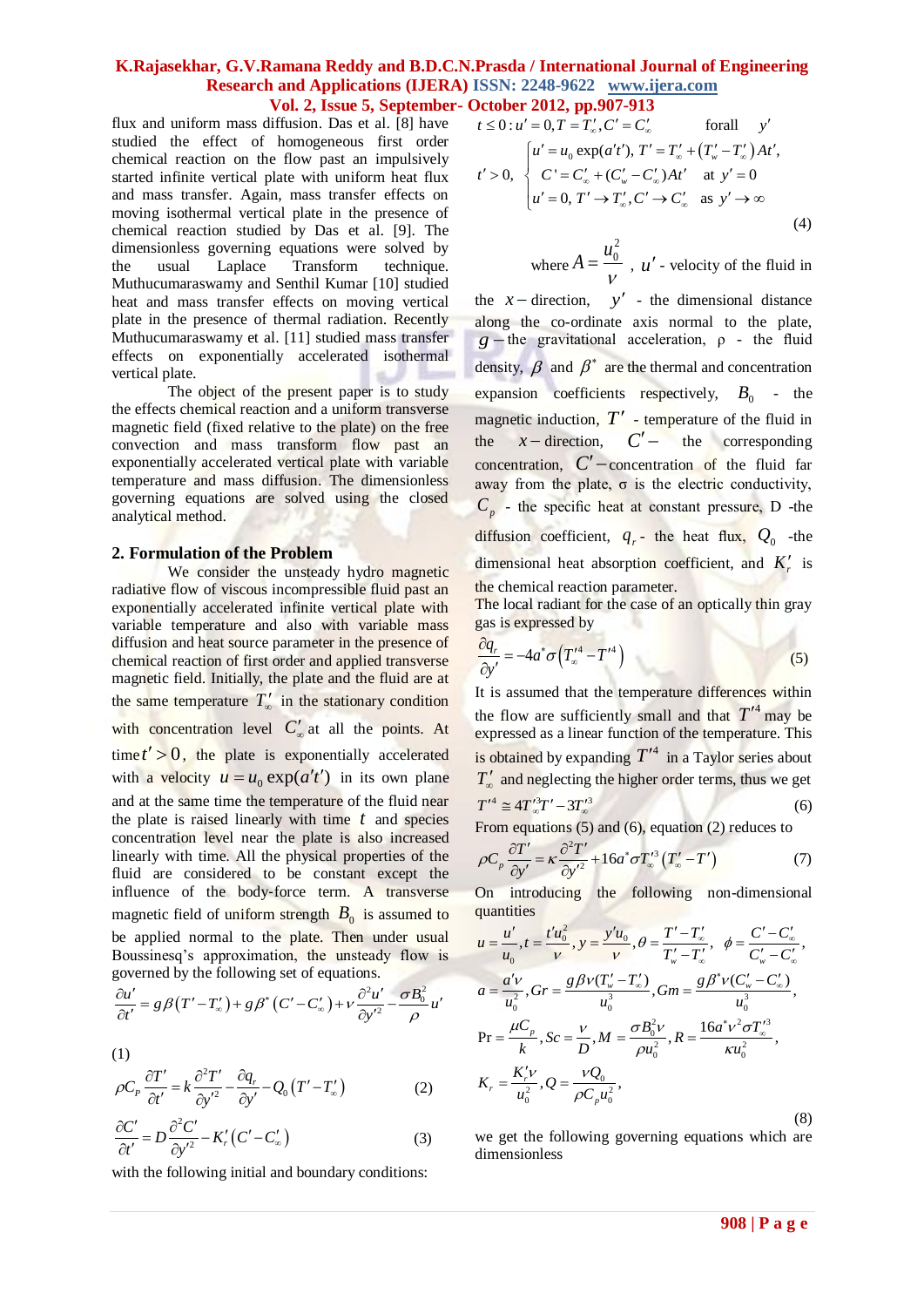$$
\frac{\partial u}{\partial t} = \frac{\partial^2 u}{\partial y^2} + Gr\theta + Gm\phi - Mu \tag{9}
$$

$$
\frac{\partial \theta}{\partial t} = \frac{1}{\text{Pr}} \frac{\partial^2 \theta}{\partial y^2} - \frac{R}{\text{Pr}} \theta - Q\theta \tag{10}
$$

$$
\frac{\partial \phi}{\partial t} = \frac{1}{Sc} \frac{\partial^2 \phi}{\partial y^2} - K_r \phi \tag{11}
$$

The initial and boundary conditions in dimensionless

form are as follows:  
\n
$$
t \le 0
$$
:  $u = 0$ ,  $\theta = 0$ ,  $\phi = 0$  for all  $y$   
\n $t > 0$ ,  $\begin{cases} u = \exp(at), & \theta = t, \phi = t \text{ at } y = 0 \\ u \to 0, & \theta \to 0, \phi \to 0 \text{ as } y \to \infty \end{cases}$  (12)  
\nwhere

where 
$$
M, Gr, Gm, R, Pr, Q, Sc
$$
 and  $K_r$  denote the

magnetic field parameter, thermal Grashof number, mass Grashof number, radiation parameter, Prandtl number, heat absorption parameter, Schmidt number and chemical reaction parameter respectively.

#### **3. SOLUTION OF THE PROBLEM:**

In order to reduce the above system of partial differential equations to a system of ordinary equations in dimensionless form, we may represent the velocity, temperature and concentration as

$$
u(y,t) = u_0(y)e^{i\omega t}
$$
 (13)

$$
\theta(y,t) = \theta_0(y)e^{i\omega t}
$$
\n(14)

$$
\phi(y,t) = \phi_0(y)e^{i\omega t}
$$
\n(15)

Substituting Eqns (13), (14) and (15) in Eqns (9), (10) and  $(11)$ , we obtain:

$$
u''_0 - N_3 u_0 = -[Gr\theta_0 + Gm\phi_0]
$$
 (16)

$$
\theta_0'' - N_2^2 \theta_0 = 0 \tag{17}
$$

$$
C_0'' - N_1^2 C_0 = 0 \tag{18}
$$

 $H$ ere the primes denote the differentiation with respect to y.

The corresponding boundary conditions can be written as

written as  
\n
$$
u_0 = e^{(a-i\omega)t}
$$
,  $\theta_0 = te^{-i\omega t}$ ,  $\phi_0 = te^{-i\omega t}$  at  $y = 0$   
\n $u_0 \rightarrow 0$ ,  $\theta_0 \rightarrow 0$ ,  $\phi_0 \rightarrow 0$  as  $y \rightarrow \infty$  (19)

The analytical solutions of equations  $(16) - (18)$  with

satisfying the boundary conditions (19) are given by  
\n
$$
u_0(y) = A_3 e^{-N_3 y} e^{-i\omega t} + \left( A_1 e^{-N_2 y} + A_4 e^{N_1 y} \right) t e^{-i\omega t}
$$
\n(20)

$$
\theta_0(y) = \left( t e^{-N_2 y} \right) e^{-i\omega t} \tag{21}
$$

$$
\phi_0(y) = \left(t e^{-N_1 y}\right) e^{-i\omega t} \tag{22}
$$

 temperature and concentration distributions in the In view of the above solutions, the velocity, boundary layer become

$$
u(y,t) = A_3 e^{-N_3 y} + (A_1 e^{-N_2 y} + A_2 e^{-N_1 y})t
$$
 (23)

$$
\theta(y,t) = \left( t e^{-N_1 y} \right) \tag{24}
$$

$$
\phi(y,t) = \left(t e^{-N_2 y}\right) \tag{25}
$$

 quantities of primary interest, which are the local wall It is now important to calculate the physical shear stress, the local surface heat, and mass flux. Given the velocity field in the boundary layer, we can now calculate the local wall shear stress ( i.e., skinfriction) is given by

$$
\tau_w^* = \mu \left( \frac{\partial u'}{\partial y'} \right)_{y'=0}
$$
, and in dimensionless form, we

obtain

obtain  

$$
C_f = -\left(\frac{\partial u}{\partial y}\right)_{y=0} = \left(N_3 A_3 + N_2 A_1 + N_1 A_2\right)t
$$

From temperature field, now we study the rate of heat transfer which is given in non dimensional form as:

$$
Nu = -\left(\frac{\partial \theta}{\partial y}\right)_{y=0} = tN_1
$$

From concentration field, now we study the rate of mass transfer which is given in non dimensional form as:

$$
Sh = -\left(\frac{\partial \phi}{\partial y}\right)_{y=0} = tN
$$

where

where  
\n
$$
N_1 = \sqrt{Sc(K_r + i\omega)}, N_2 = \sqrt{\text{Pr} i\omega + R},
$$
\n
$$
N_3 = \sqrt{M + i\omega}, A_1 = -Gr/(N_2^2 - N_3^2),
$$
\n
$$
A_2 = -Gm/(N_1^2 - N_3^2), A_3 = e^{at} - t(A_1 + A_2)
$$

2

#### **Results and Discussion**

 $\frac{p}{2}$  **c** (*P*)  $\frac{p}{2}$  **c**)  $\frac{p}{2}$  **c**)  $\frac{p}{2}$  **c**)  $\frac{p}{2}$  **c**)  $\frac{p}{2}$  **c**)  $\frac{p}{2}$  **c**)  $\frac{p}{2}$  **c** (*P*)  $\frac{p}{2}$  **c**)  $\frac{p}{2}$  **c** (*P*)  $\frac{p}{2}$  **c** (*P*)  $\frac{p}{2}$  **c** (*P*)  $\frac{p}{2}$  **c** ( In order to get physical insight into the problem, we have plotted velocity profiles for different values of the physical parameters a(accelerated parameter), M(magnetic field parameter) R(radiation parameter), Gr(thermal Grashof number), Gm(mass Grashof number), Pr(Prandtl number), Sc(Schmidt number), t(time) and the chemical reaction parameter (K) is presented graphically. The value of Sc (Schmidt number) is taken to be 0.6 which corresponds to the water‐vapor. Also, the value of Pr (prandtl number) are chosen such that they represent air (Pr=0.71).

The effect of the magnetic parameter  $M$  is shown in Fig.1. It is observed that the tangential velocity of the fluid decreases with the increase of the magnetic field number values. The decrease in the tangential velocity as the magnetic parameter  $M$  increases is because the presence of a magnetic field in an electrically conducting fluid introduces a force called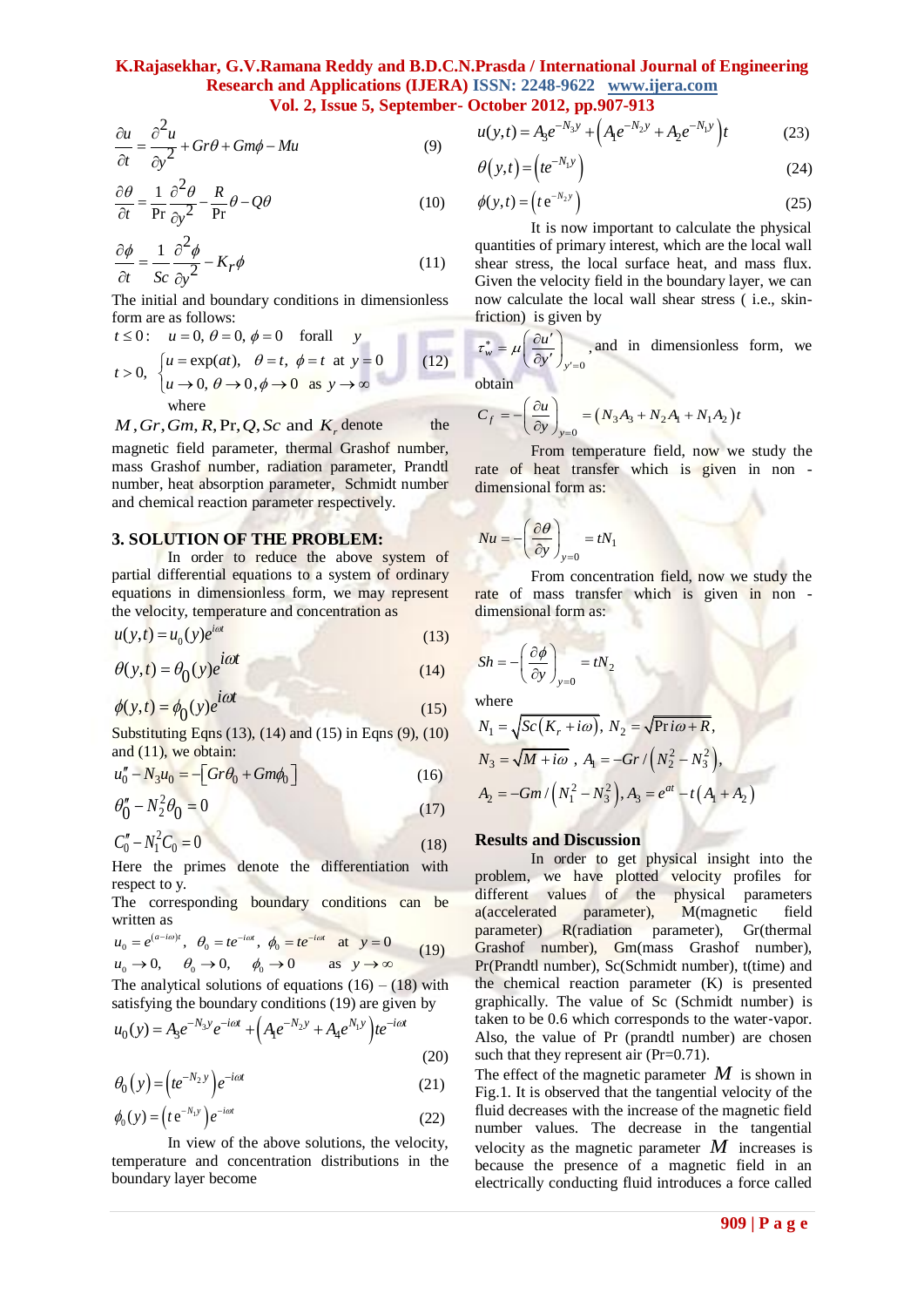the Lorentz force, which acts against the flow if the magnetic field is applied in the normal direction, as in the present study. This resistive force slows down the fluid velocity component as shown in Fig.1.

Fig.2 shows the effect of the accelerated parameter *a* on the velocity distribution. It is found that the velocity increases with an increase in an accelerated parameter *a* .

For various values of the thermal Grashof number *Gr* and mass Grashof number *Gm* , the velocity profiles  $u'$  are plotted in Figs. (3) and (4). The thermal Grashof number *Gr* signifies the relative effect of the thermal buoyancy force to the viscous hydrodynamic force in the boundary layer. As expected, it is observed that there is a rise in the velocity due to the enhancement of thermal buoyancy force. Also, as *Gr* increases, the peak values of the velocity increases rapidly near to the plate and then decays smoothly to the free stream velocity. The mass Grashof number Gm defines the ratio of the species buoyancy force to the viscous hydrodynamic force. As expected, the fluid velocity increases and the peak value is more distinctive due to increase in the species buoyancy force. The velocity distribution attains a distinctive maximum value in the vicinity of the plate and then decreases properly to approach the free stream value. It is noticed that the velocity increases with increasing values of the mass Grashof number. Fig.5 shows the effect of the time  $t$  on the velocity field. It is found that the velocity increases with an increase in time *t* . Fig.6. illustrates the velocity profiles for different values of radiation parameter *R* , the numerical results show that the effect of increasing values of radiation parameter result in a decreasing velocity. For different values of the Prandtl number Pr the velocity profiles are plotted in Fig.7. It is obvious that an increase in the Prandtl number Pr results in decrease in the velocity within the boundary layer. Fig.8 illustrates the behavior velocity for different values of chemical reaction parameter  $K_r$ . It is observed that an increase in leads to a decrease in the values of velocity. For different values of the Schmidt number  $Sc$  the velocity profiles are plotted in Fig.9. It is obvious that an increase in the Schmidt number *Sc* results in decrease in the velocity within the boundary layer. For different values of frequency of excitation  $\omega$  on the temperature profiles are shown in Fig.9. It is noticed that an increase in the frequency of excitation results a decrease in the temperature field. Fig.10 shows the behavior of the temperature for different values Prandtl number Pr . It is observed that an increase in the Prandtl number results a decrease of the thermal boundary layer thickness and in general lower average temperature within the boundary layer. The reason is that smaller values of Pr are equivalent to increase in the thermal conductivity of

the fluid and therefore, heat is able to diffuse away from the heated surface more rapidly for higher values of Pr . Hence in the case of smaller Prandtl number as the thermal boundary later is thicker and the rate of heat transfer is reduced.

For different values of thermal radiation *R* the temperature profiles are shown in Fig.11. It is observed that an increase in the thermal radiation parameter, the decrease of the temperature profiles. The effect of the Schmidt number *Sc* on the concentration is shown in Fig.12. As the Schmidt number increases, the concentration decreases. This causes the concentration buoyancy effects to decrease yielding a reduction in the fluid velocity. A reduction in the concentration distribution is accompanied by simultaneous reduction in the concentration boundary layers. The effect of chemical reaction parameter  $K_r$ , on the concentration profiles as shown in Fig.13. It is observed that an increase in leads to a decrease in the values of concentration.



Fig. 1. Effects of magnetic parameter on velocity profiles.



Fig. 2. Effects of accelerated parameter on velocity profiles.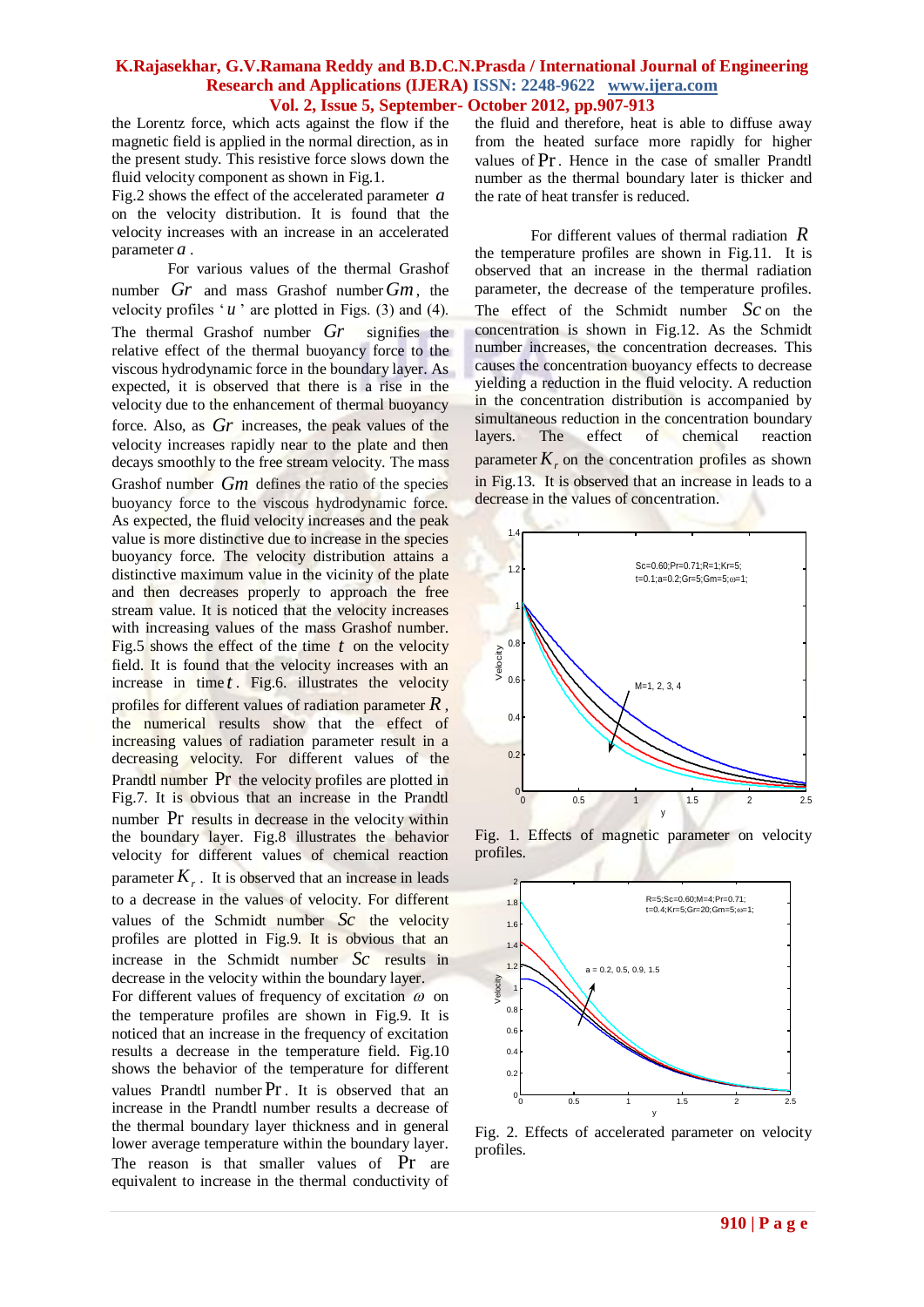

Fig. 3. Effects of Thermal Grashof number on velocityprofiles.



Fig. 4. Effects of mass Grashof number on velocity profiles.



Fig.5. Effects of time on velocity profiles.

Fig.6. Effects of radiation parameter on velocity profiles.

0 0.5 1 1.5 2 2.5



Fig.7. Effects of Prandtl number on velocity profiles.



Fig.8. Effects of chemical reaction parameter on velocity profiles.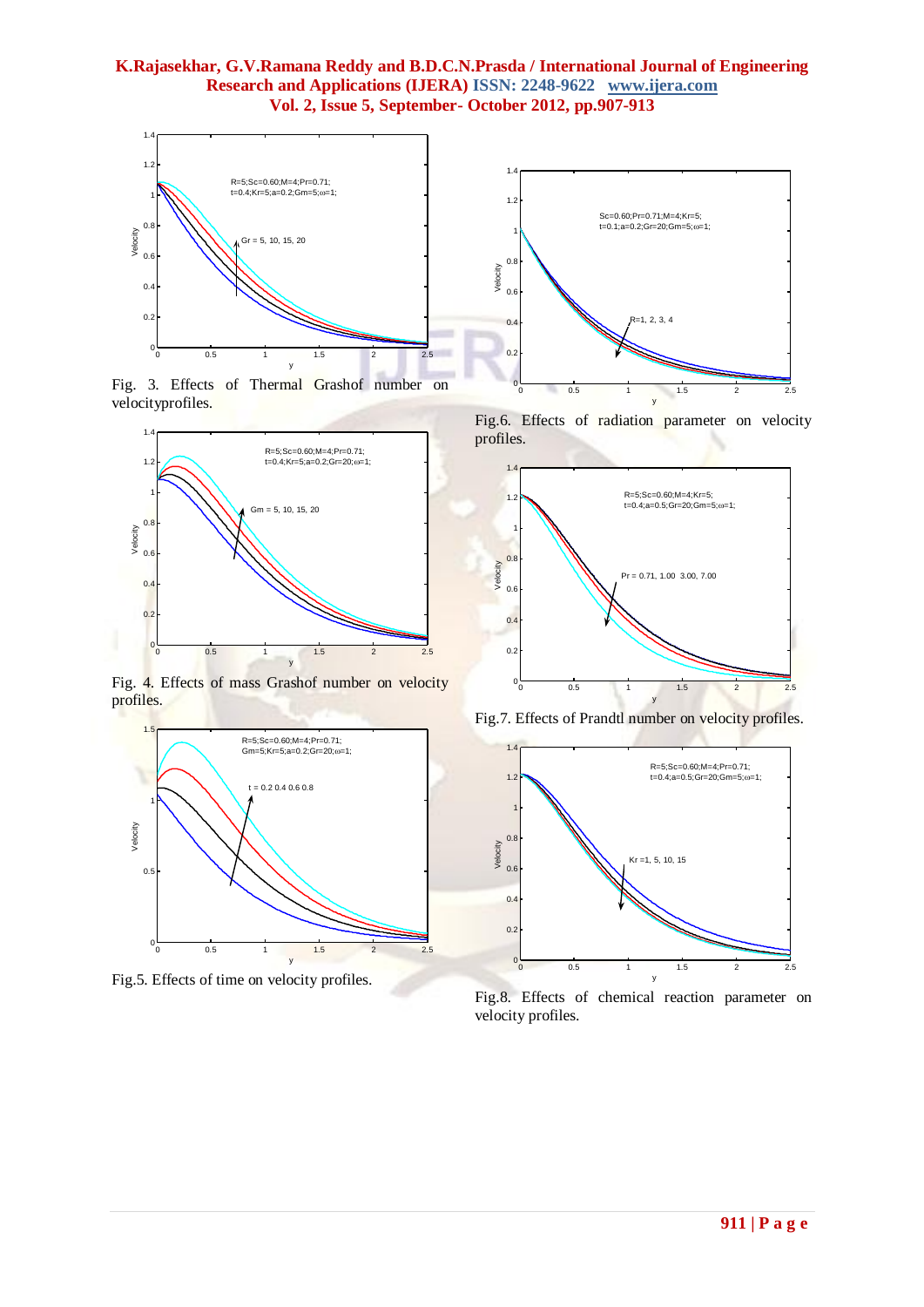

Fig.9. Effects of Schmidt number on velocity profiles.



Fig.10. Effects of frequency of excitation on temperature profiles.



Fig.11. Effects of Prandtl number on temperature profiles.



Fig.12. Effects of radiation parameter on temperature profiles.



Fig.13. Effects of frequency of excitation on concentration profiles.



Fig.14. Effects of Schmidt number on concentration profiles.